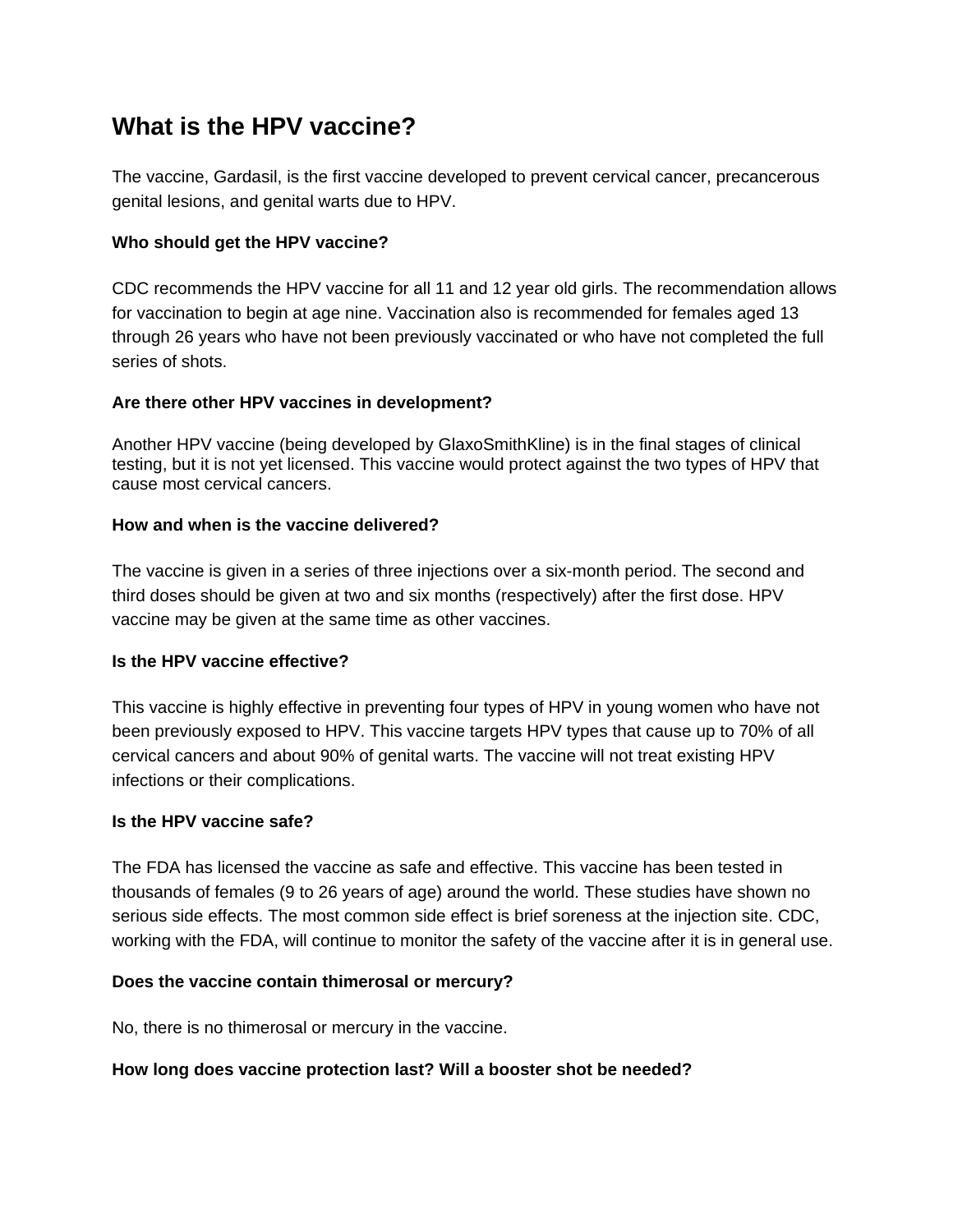The length of vaccine protection (immunity) is usually not known when a vaccine is first introduced. So far, studies have found that vaccinated persons are protected for five years. More research is being done to find out how long protection will last, and if a booster dose of vaccine will be needed.

#### **Will girls/women be protected against HPV and related diseases, even if they don't get all three doses?**

It is not yet known how much protection girls/women would get from receiving only one or two doses of the vaccine. For this reason, it is very important that girls/women get all three doses of the vaccine.

### **If a woman turns 27 years of age after the first dose of HPV was administered but before the third doses is administered, should the series be completed?**

Yes, the series should be completed using the recommended intervals between doses, even if this means that the series is completed after a woman turns 27 years of age.

### **Does the vaccine protect against cervical cancer?**

Yes, HPV vaccine is the first vaccine developed to prevent cervical cancer. This new vaccine is highly effective in preventing HPV infection, the major cause of cervical cancer in women. The vaccine protects against four types of HPV, including two that cause about 70% of cervical cancer.

#### **How common is cervical cancer?**

The American Cancer Society estimates that in 2007, over 11,000 women will be diagnosed with cervical cancer and approximately 3,600 women will die from this disease.

### **Will the girls/women who have been vaccinated still need cervical cancer screening?**

Yes, they will still need to see their healthcare provider for cervical cancer screening. There are three reasons why women will still need regular cervical cancer screening. First, the vaccine will NOT provide protection against all types of HPV that cause cervical cancer, so women will still be at risk for some cancers. Second, some women may not get all required doses of the vaccine (or they may not get them at the right times), so they may not get the vaccine's full benefits. Third, women may also not get the vaccine's full benefits if they have already acquired a vaccine HPV type.

#### **Why is the vaccine only recommended for girls/women ages 9 through 26?**

The vaccine has been extensively tested in 9 through 26 year-old females so information is only available about vaccine safety and protection for girls/women of this age group. However,